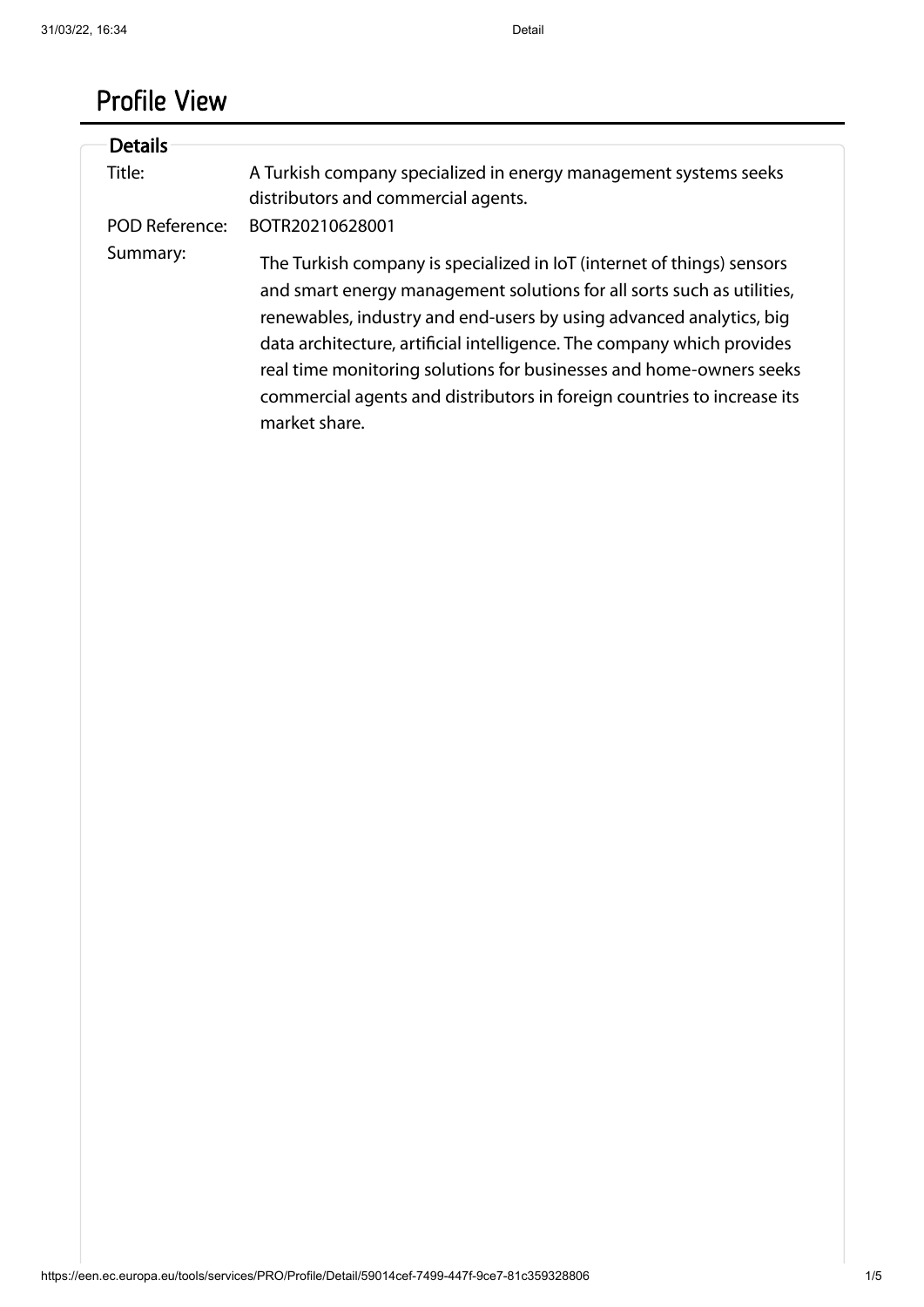#### Description:

Founded in 2012 with the aim of making life more sustainable for everyone through intelligently monitoring, managing, and saving energy, the Turkish company is specialized in R&D and delivering smart energy management solutions for energy systems of all scales i.e. utilities, renewables, industry and end-users. More precisely, the company is involved in renewable energy, intelligent buildings and energy monitoring systems through big data architecture, advanced analytics, and artificial intelligence. The company has a product group composed of energy management systems for homeowners, all scales of businesses, renewables and utilities. Additionally, the company is also specialized in IoT (internet of things) sensors.

The company focuses on IT and OT (information technologies and operational technologies), leveraging seamless harmony between hardware and software in utility, renewables, commercial and residential markets. Its deep understanding of electricity distribution operations places the company in a unique position with a perspective of understanding the intricacies of integration of distributed energy resources including production, storage, and consumption. The company serves several distribution system operators (DSOs) for power quality monitoring, SCADA (supervisory control and data acquisition) , distribution management and outage management systems with its full-suite solution. It is the market leader in utilities, with more than twenty distribution customers, a 1.3 GW + renewable portfolio with a strong determination to increase the number of happy customers by the power of relentless innovation and invention Additionally, the company's suite has been used nationwide for the performance monitoring of PV systems. Furthermore, two new products have been introduced by the company namely, one being on energy management for behind the meter applications and the other on local and centralized smart energy management system with battery storage and renewable energy to provide cost effective solutions to increase efficiency and the resiliency.

The company provides real-time monitoring solutions for home owners and businesses who want to reduce their energy usage. Operating in many fields ranging from renewable power plants to intelligent building and energy monitoring systems, the company possesses two sales offices located in Australia and India. The company has been involved in EU funded (H2020) R&D projects and international collaborations with several companies across Europe. In order to increase its market share abroad, the company seeks distributors and commercial agents.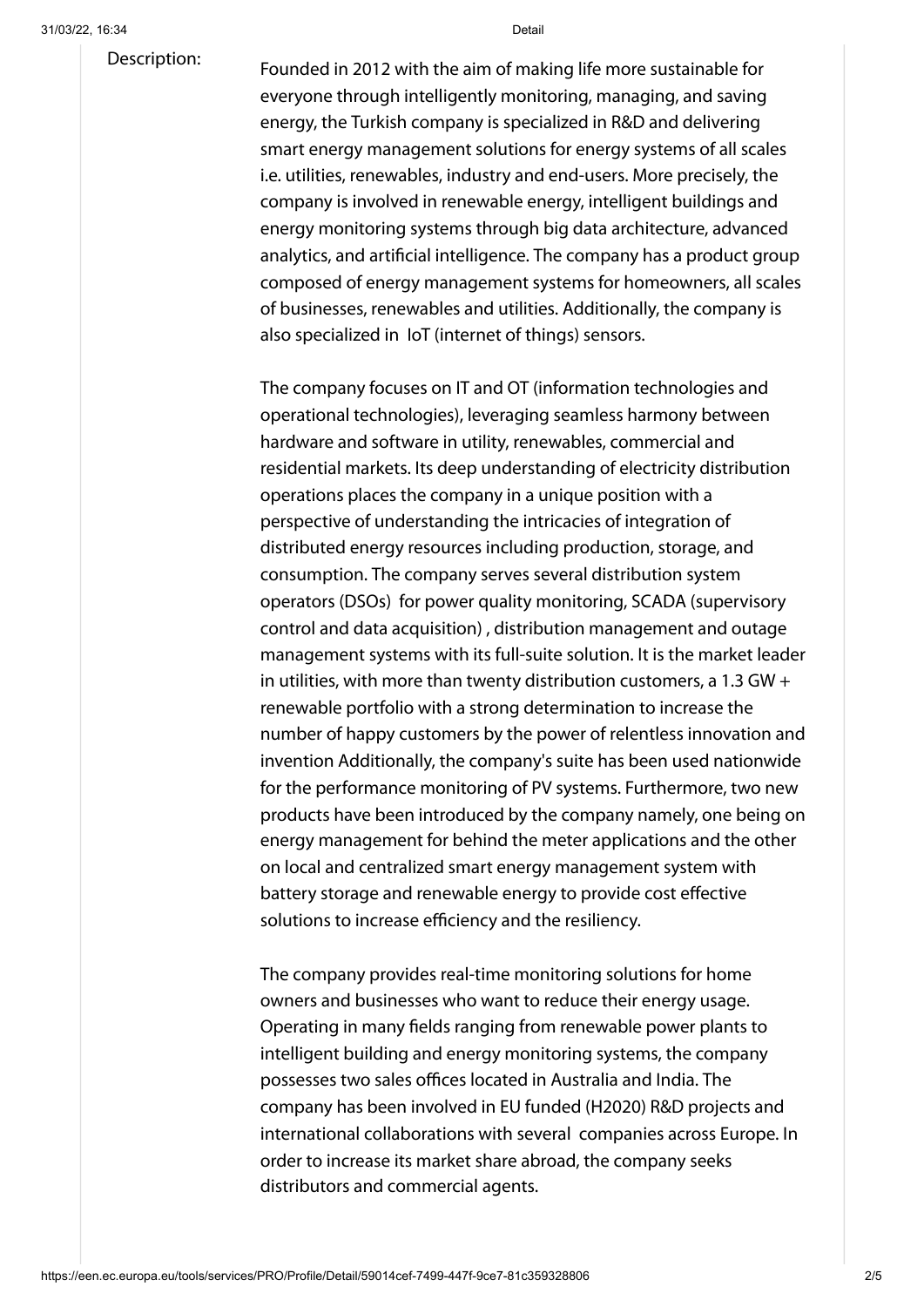| Advantages and<br>Innovations: | - Being adaptive (flexible and customized solutions), agile (result<br>oriented, quick solution and response) and innovative.<br>- Having SCADA (supervisory control and data acquisition), DMS<br>(Distributed Energy Management System), and OMS (Outage<br>Management System) are all together.<br>- Advanced real-time integrations, Geographical Information System<br>(GIS), Customer Information System (CIS), Workforce Management<br>System (WFM), and more.<br>- Having a unique design that makes integration easier. The system is<br>fully integrated with a single database and network model including<br>advanced applications.<br>- Easy integration to other systems.<br>- ISO/IEC 27001:2013 certified. |
|--------------------------------|----------------------------------------------------------------------------------------------------------------------------------------------------------------------------------------------------------------------------------------------------------------------------------------------------------------------------------------------------------------------------------------------------------------------------------------------------------------------------------------------------------------------------------------------------------------------------------------------------------------------------------------------------------------------------------------------------------------------------|
| Stage of<br>Development:       | Already on the market                                                                                                                                                                                                                                                                                                                                                                                                                                                                                                                                                                                                                                                                                                      |
| IPR status::                   | <b>Trade Marks</b>                                                                                                                                                                                                                                                                                                                                                                                                                                                                                                                                                                                                                                                                                                         |
| Profile Origin:                | <b>COSME</b>                                                                                                                                                                                                                                                                                                                                                                                                                                                                                                                                                                                                                                                                                                               |

## Keywords

| Technology                            | 04007001 Energy management                              |  |
|---------------------------------------|---------------------------------------------------------|--|
| Keywords:                             | 04007003 Process optimisation, waste heat utilisation   |  |
| Market Keywords: 06008 Energy Storage |                                                         |  |
|                                       | 06009 Energy Distribution                               |  |
|                                       | NACE Keywords: J.62.0.1 Computer programming activities |  |

### Partner Sought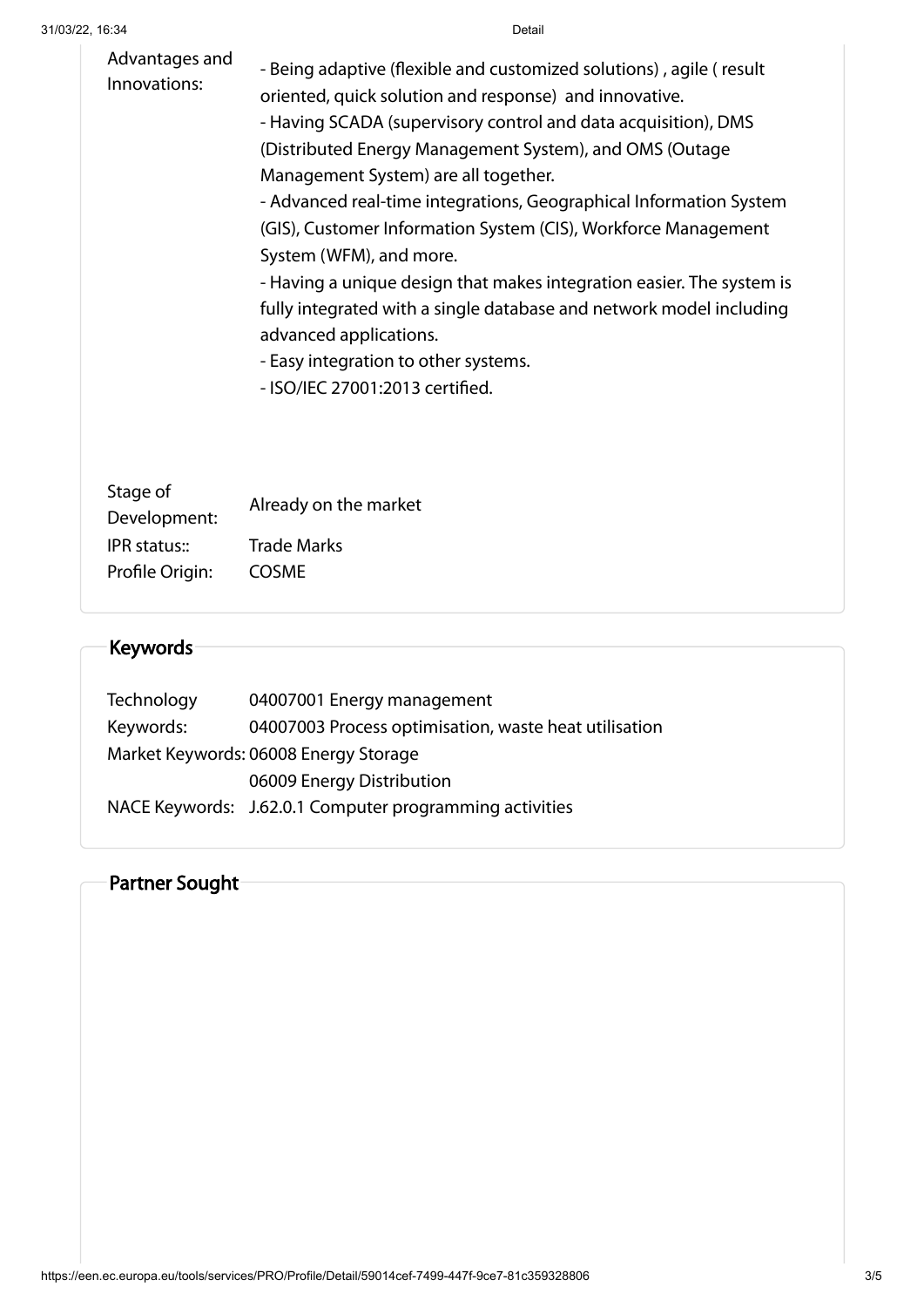| Type and Role of<br>Partner Sought: | The company specialized in energy management solutions and loT<br>(internet of things) sensors aims to establish reliable long-term<br>business partnership via distribution services and commercial agency<br>agreements. The distributors will be responsible for promoting the<br>company's energy management systems and IoT (internet of things)<br>sensors and will act as the official distributor of the Turkish company<br>in his/her country. Distributors shall have an extensive network to<br>businesses, homes, utilities, renewables, industries. The commercial<br>agents will promote the company's products in local markets and<br>establish the link between the end-users and the Turkish company.<br>The aim of the company is to increase its market share abroad through<br>long-term business partnerships |
|-------------------------------------|-------------------------------------------------------------------------------------------------------------------------------------------------------------------------------------------------------------------------------------------------------------------------------------------------------------------------------------------------------------------------------------------------------------------------------------------------------------------------------------------------------------------------------------------------------------------------------------------------------------------------------------------------------------------------------------------------------------------------------------------------------------------------------------------------------------------------------------|
|                                     |                                                                                                                                                                                                                                                                                                                                                                                                                                                                                                                                                                                                                                                                                                                                                                                                                                     |

| Type and Size of | >500                            |  |
|------------------|---------------------------------|--|
| Partner Sought:  | >500 MNE                        |  |
|                  | 251-500                         |  |
|                  | R&D Institution                 |  |
|                  | SME $<$ 10                      |  |
|                  | SME 11-50                       |  |
|                  | SME 51-250                      |  |
|                  | University                      |  |
| Type of          | Commercial agency agreement     |  |
| Partnership      | Distribution services agreement |  |
| Considered:      |                                 |  |

#### Client

| Type and Size of<br>Client: | Industry SME 50-249 |  |
|-----------------------------|---------------------|--|
| Year Established: 2012      |                     |  |
| Turnover (euro): 20 - 50M   |                     |  |
| Already Engaged             |                     |  |
| in Trans-National Yes       |                     |  |
| Cooperation:                |                     |  |
| Certification               | ISO 27001           |  |
| Standards:                  |                     |  |
| Languages                   | English             |  |
| Spoken:                     | Turkish             |  |
| <b>Client Country:</b>      | Turkey              |  |
|                             |                     |  |

### Dissemination